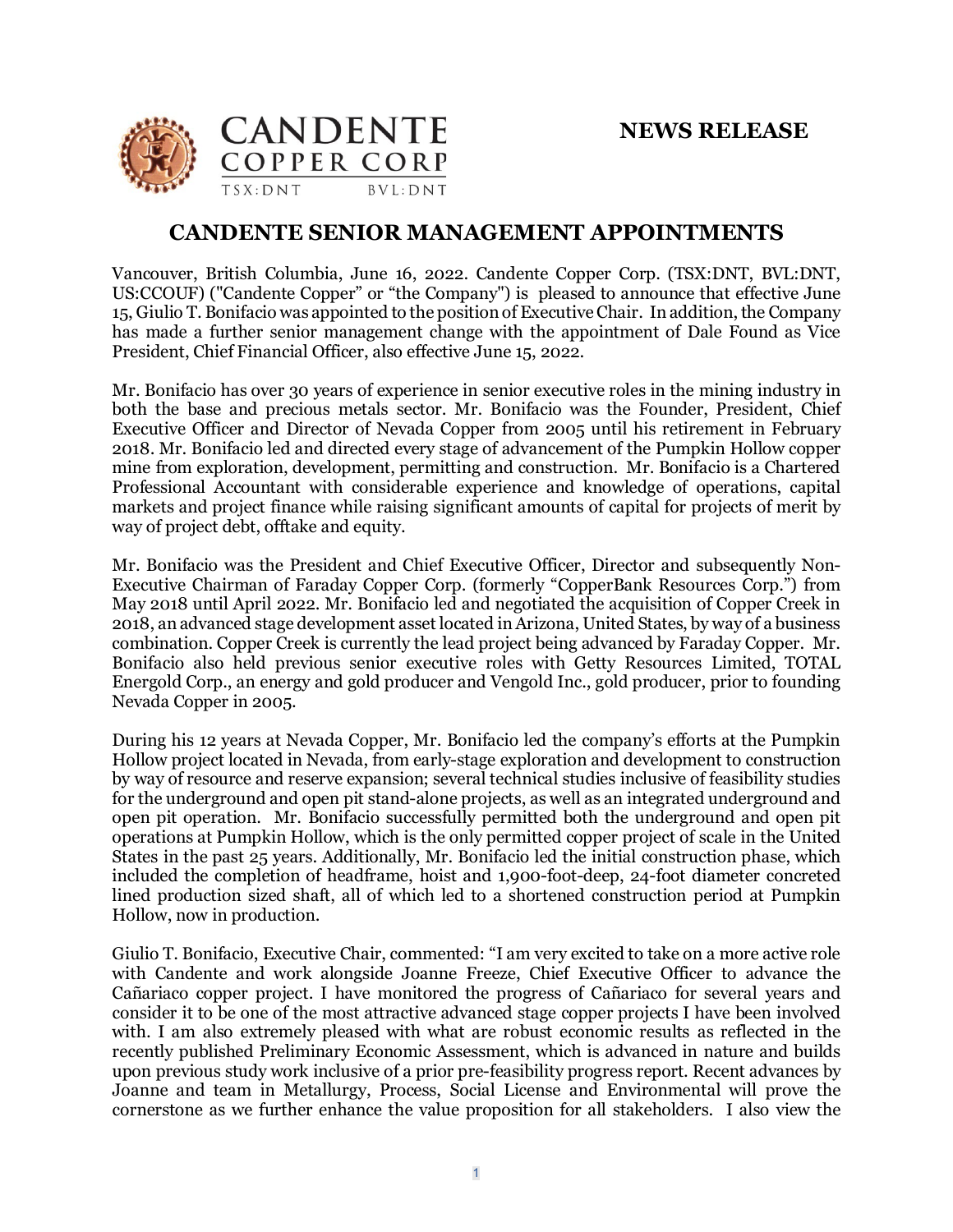support received from Fortescue to date, as further endorsement of the Cañariaco copper project, which possesses considerable further upside while already being one of the top-rated copper projects worldwide."

The Company is also very pleased to announce the appointment of Mr. Dale Found as Vice President & Chief Financial Officer. Mr. Found has more than 30 years of international accounting and finance experience, of which the last 15 have been spent in progressively more senior roles within the mining industry. He has significant experience both in corporate and mine site operational finance, having been part of the senior leadership team at Nevada Copper Corp. that positioned the mine for the final construction phase. Additionally, he was a key member of the management team that took New Gold Inc.'s New Afton Mine through the construction phase and into commercial production, delivering the mine on time and on budget. Immediately prior to that, Mr. Found was responsible for all financial matters for New Gold Inc. in Mexico from a hands-on position at the mine. Mr. Found is a Chartered Professional Accountant, C.A. and a Fellow of the Institute of Chartered Accountants in England & Wales and has a wealth of experience in financial reporting, operational planning, treasury management and ERP/systems implementations.

"I am extremely pleased to have Giulio and Dale join the Candente team. These two senior mining personnel bring extensive mining experience to Candente Copper. Their track record in the advanced stage development, finance and construction of major copper mines is specifically suited to our current stage of development at Cañariaco. Giulio's recognition of Cañariaco as a leading advanced copper asset in a growing global need for copper and his track record of delivering great rewards for shareholders will add substantially to our value for all stakeholders," stated Joanne Freeze, Company President and CEO.

We thank Mark Lotz for his contributions and support since Oct. 1, 2018 as our CFO, especially through some very difficult years in capital markets*.*

## **About Candente Copper**

The Company's flagship project is Cañariaco, within which Cañariaco Norte, is the 10th largest late-stage copper resource in the world and 5<sup>th</sup> highest in grade (RFC Ambrian, December 2021) and Haywood, December 2021). In addition to Cañariaco Norte, the Cañariaco Project, includes the Cañariaco Sur deposit and Quebrada Verde prospect, all within a 4km NE-SW trend in northern Peru's prolific mining district.

The Company is very pleased to now have Cañariaco Norte included in 4 research reports that compare various global copper projects. **RFC Ambrian:** Cañariaco Norte in top 10 of 23 projects with potential to involve third party M&A (December 2021); **Haywood:** Cañariaco Norte is one of 18 assets selected as likely to be considered by majors looking to acquire (December 2021); **Deutsche Bank:** Cañariaco Norte identified as one of 3 projects required to meet the upcoming copper supply-demand gap (February 2021); **Goldman Sachs:** Cañariaco Norte identified with incentive copper price in the lowest quartile of the top 84 copper projects worldwide (October 2018).

## *Cautionary Note Regarding Forward Looking Statements*

*This press release contains forward-looking information within the meaning of Canadian securities laws ("forward-looking statements"). Forward-looking statements are typically identified by words such as: believe, expect, anticipate, intend, estimate, plans, postulate and similar expressions, or are those, which, by their nature, refer to future events. All statements that are not statements of historical fact are forward-looking statements. These forward-looking statements are made as of the date of this press release. Although the Company believes the forward-looking statements in this press release are reasonable, it can give no*